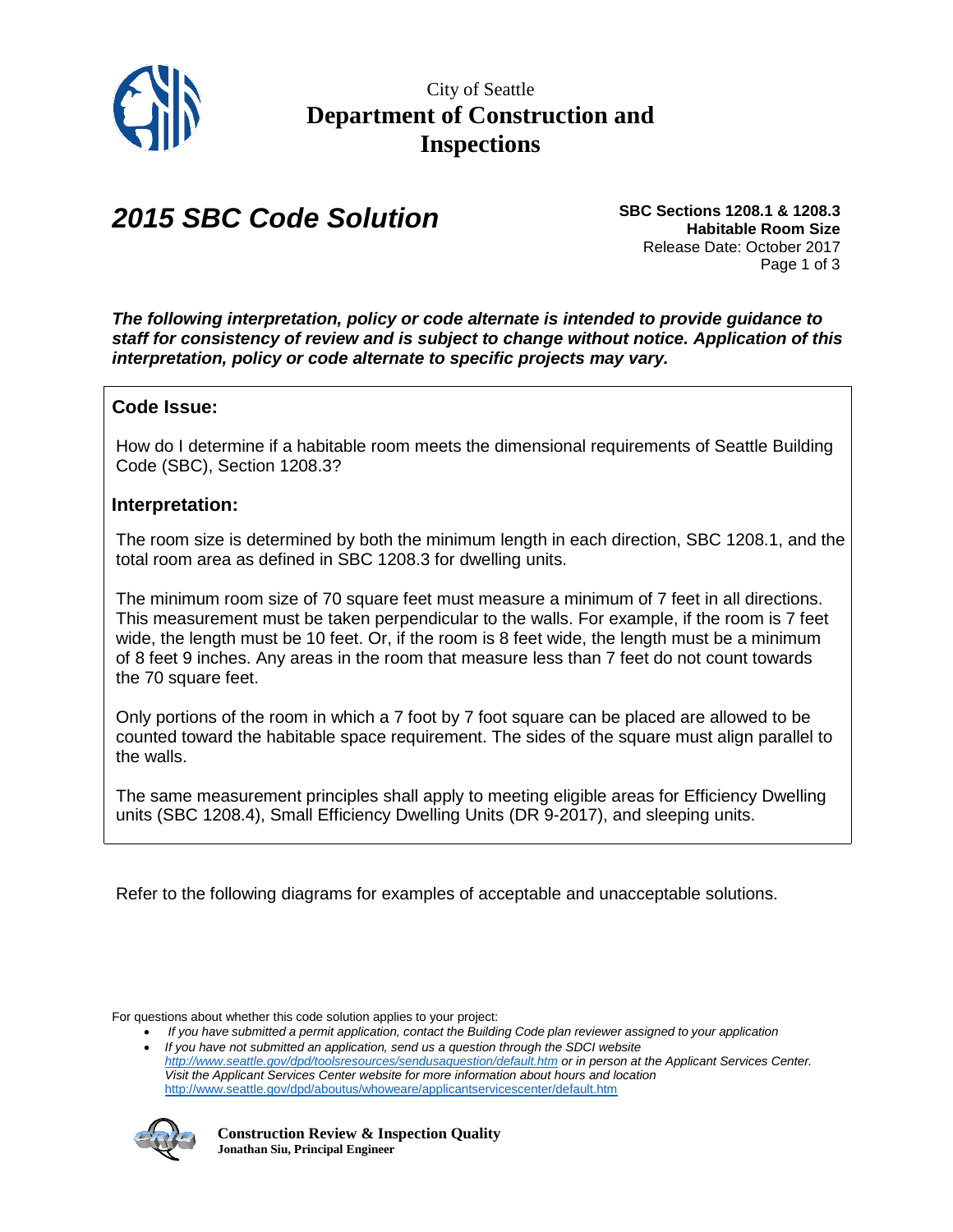

room where a 7 foot square will fit. Overlap areas are only counted once.



**Construction Review & Inspection Quality Jonathan Siu, Principal Engineer**